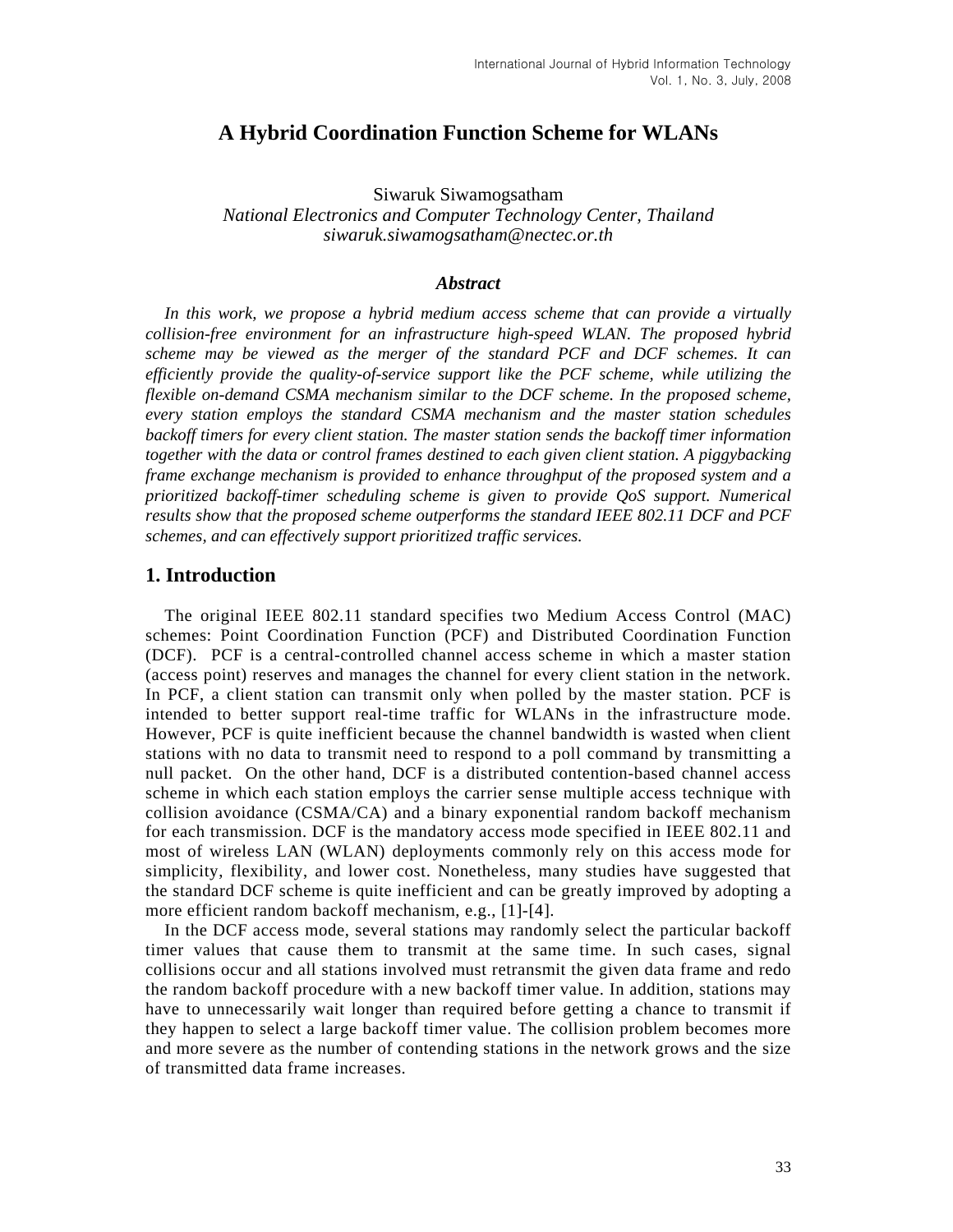In recent years, many have proposed to solve the collision problem in the standard DCF mode WLAN by dynamically tuning the backoff parameters for each contending station, e.g., [1]-[4]. While these improved backoff schemes greatly reduced the probability of signal collisions in a DCF mode WLAN, they did not fully eliminate the collision problem. In [5]-[7], the early backoff-timer announcement mechanisms have been independently proposed to better solve the collision problem in the DCF access mode. The basic idea is to have each station announce its future backoff timer value prior to the actual transmission so that other stations can avoid using the same backoff timer value at the same moment. The early backoff-timer announcement schemes can effectively solve the collision problem and drastically improve the throughput and delay performance of a WLAN in the DCF mode. However, each client station must hear and keep track of the backoff timer information from all other stations at all time. This requirement may be costly to be implemented for a client device. In addition, client stations may need to initially spend a long time to learn about all of backoff timer values already reserved by other stations in the network. In practice, most WLAN deployments widely rely on the infrastructure topology mode in which there is an access point that may be used to manage and schedule backoff timer values for each client station more effectively.

In this work, we propose a hybrid coordination scheme to enhance performance of an infrastructure WLAN. The proposed scheme utilizes centralized early backoff-timer announcement, acknowledgment piggybacking, and prioritized scheduling mechanisms. The proposed scheme can effectively solve the collision problem of the DCF scheme and provide the desirable quality-of-service (QoS) support. In the proposed scheme, every station employs the standard CSMA mechanism with a slightly modified backoff procedure. A master station is responsible for scheduling backoff timers for all client stations. It shall send the backoff timer information together with the frames destined to each client station. The client station then uses the received backoff timer value to start the backoff procedure associated with the current transmission in the queue. If the client station has not obtained the backoff schedule from the master station due to any reason, it switches to use a random backoff value to start the backoff procedure. A generic algorithm is provided for the master station to allocate backoff slots for each client station using a given QoS scheduling policy. A piggybacking frame exchange mechanism is also provided to enhance capacity of the system. Numerical results show that the proposed scheme outperforms the standard IEEE 802.11 DCF and PCF schemes, and can effectively support prioritized traffic services.

# **2. Hybrid Coordination Function**

The proposed hybrid coordination function scheme may be viewed as a merger between the standard DCF and PCF schemes. It provides a virtually collision-free WLAN environment and can support a desirable quality-of-service requirement as in PCF while maintaining simplicity and on-demand medium access nature as in DCF. The proposed scheme is described in the sequel.

#### **2.1. Backoff Procedure**

In the proposed scheme, every station utilizes the standard CSMA mechanism and employs the standard backoff procedure with either a randomly selected backoff timer or a scheduled backoff timer obtained from a master station. The choice of which backoff timer to use for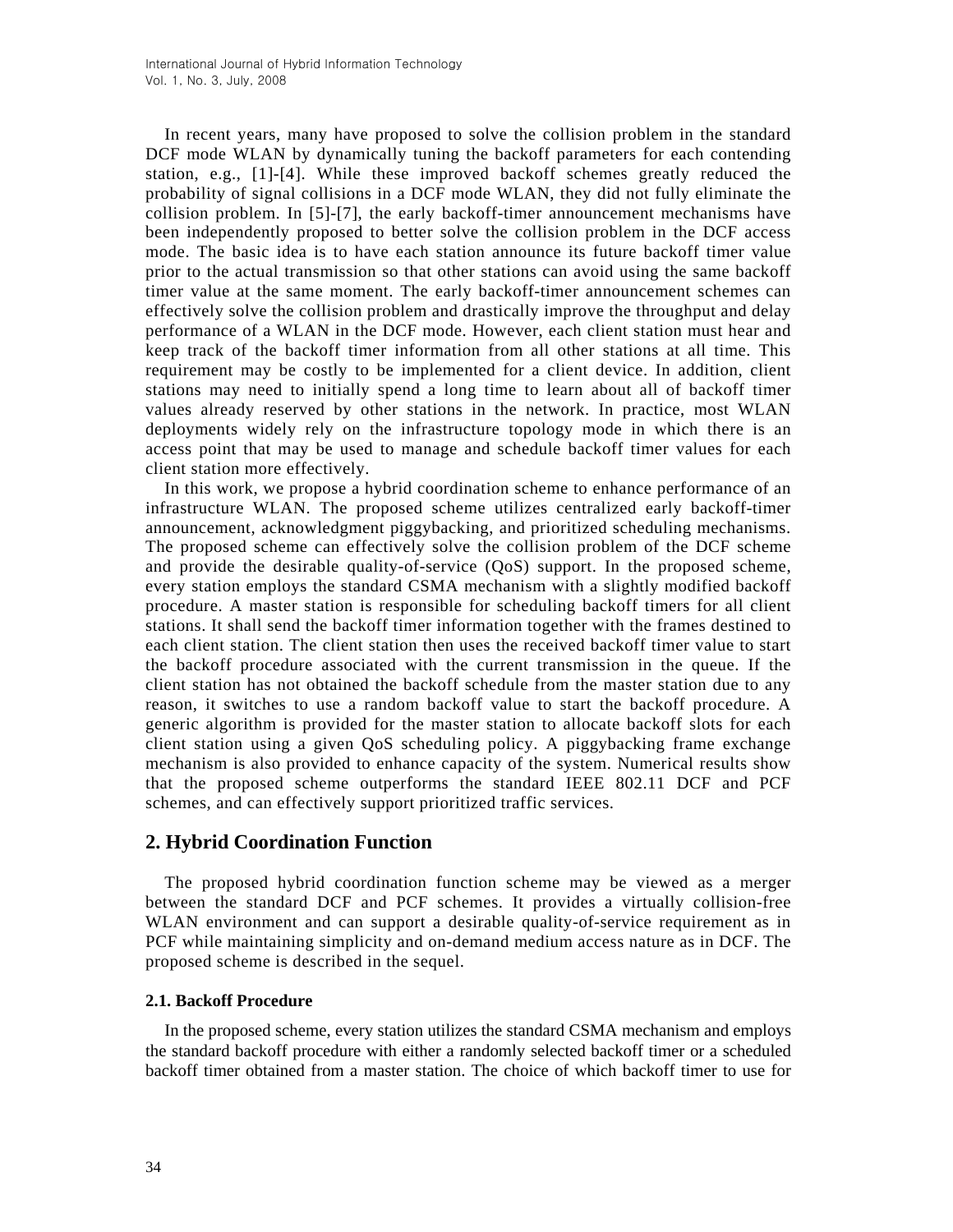each station depends on whether it has already obtained a scheduled backoff timer value from the master station prior to the start of the current backoff procedure. If the station has already received the scheduled backoff timer from the master station, it shall use this predefined backoff timer to start. Otherwise, it shall proceed with a randomly selected backoff timer value. After that, the station follows the standard backoff procedure. That is, the station repeatedly decrements its backoff timer by one backoff slot time, "aSlotTime" as defined in IEEE 802.11, if it detects that the medium is idle over each backoff slot. The station may start to transmit the current frame in the queue when its backoff timer reaches zero. The current backoff procedure for this station is temporarily suspended as soon as medium activity is detected, and may be resumed when the medium has been idle again for a specific duration, e.g., PIFS as defined in IEEE 802.11.

Essentially, a client station having a frame to transmit may either use a scheduled backoff timer (if it has already received this information from the master station) or use a random backoff timer (if it has not received a scheduled backoff timer from the master station) to start its backoff procedure. That is, an active station may operate in one of the following modes: the random backoff mode or the scheduled backoff mode. Basically, a client station uses the random backoff mode when it has a frame to transmit under the following circumstances:

- 1) It has just been powered up and has not associated with the master station.
- 2) It has been idle for a long period of time since the previous transmission burst and its assigned backoff timer has expired before the current transmission.
- 3) It is retransmitting a previously unacknowledged frame.

On the other hand, the client station uses the scheduled backoff mode when it has successfully sent at least one frame to the master station and it has correctly received the associated acknowledgment or data frames containing the scheduled backoff timer from the master station. Since normal traffic is quite bursty in nature and each burst typically lasts several frames, client stations are expected to operate in the scheduled backoff mode most of the time, except for the first frame of the burst or the retransmitted frame. In addition, it is less likely that client stations start a traffic burst or retransmit a frame at the same moment. Therefore, the number of stations contending for the medium using the random backoff mode should be much reduced, and so is the chance of signal collisions in the network.

#### **2.2. Random and Scheduled Backoff Slots**

A major challenge for the proposed hybrid access scheme is how to design the protocol such that the stations operating in the random backoff mode do not interfere with stations operating in the scheduled backoff mode. One simple approach is to adopt the standard mechanism defined in IEEE 802.11 for coexistence of PCF and DCF, by allowing stations operating in the scheduled backoff mode to transmit during the predefined contention-free period (CFP), while restricting stations operating in the random backoff mode to transmit during the predefined contention period (CP). A drawback of this simple approach is that the channel must be specifically reserved for a specific period of time even though there is no station operating in the random backoff mode. Since stations are expected to operate in the scheduled backoff mode most of the time with the proposed hybrid access scheme, statically reserving channel resource for the contention-based access could lead to an unnecessary waste of channel bandwidth. Furthermore, stations operating in the random backoff mode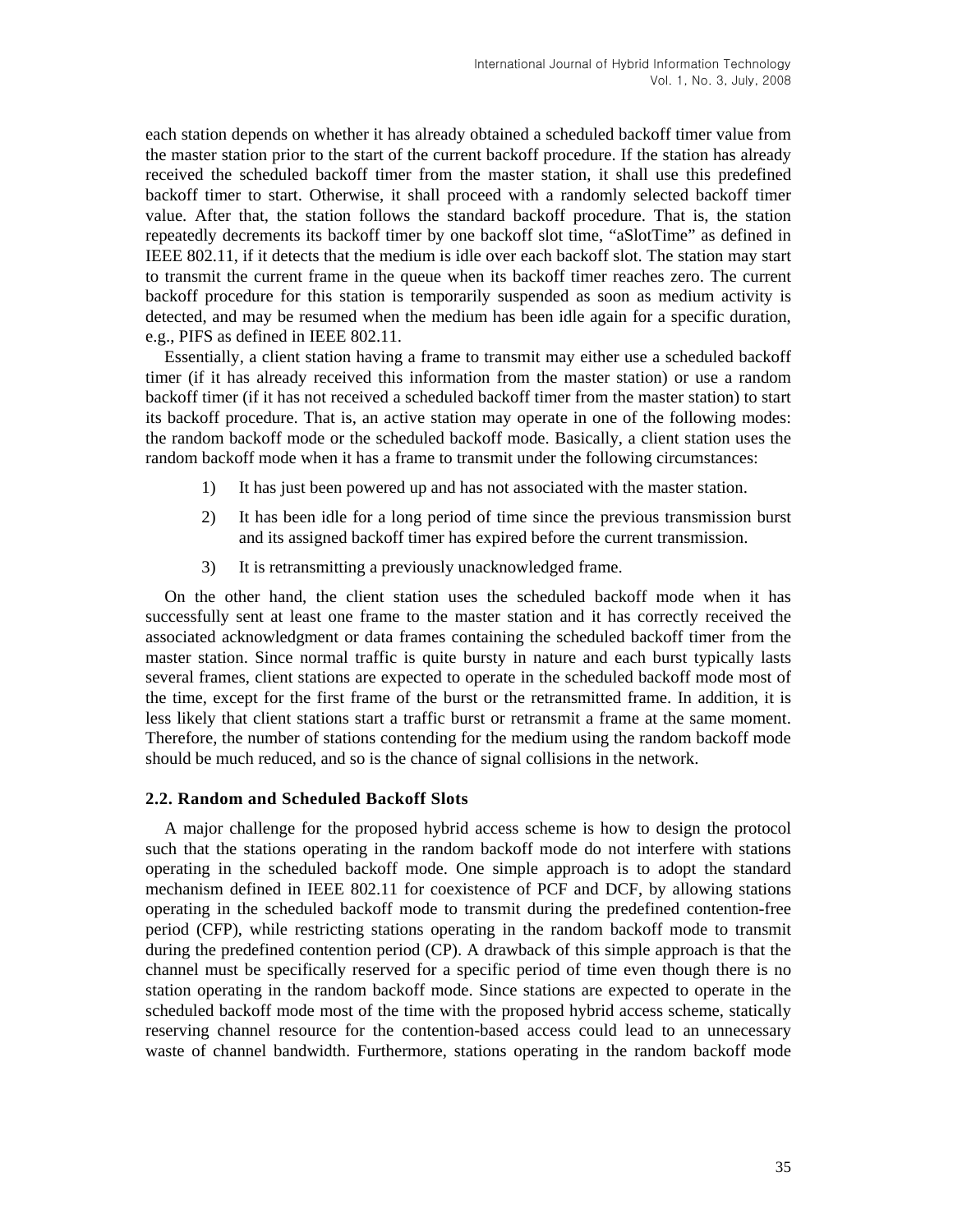may experience long medium access delays because they may have to wait for an extended duration before the contention period begins in each cycle.

Alternatively, we propose to allocate backoff slots in a pre-defined pattern as depicted in Figure 1. The main idea is to separately reserve a certain number of predefined backoff slots for the master station, the scheduled backoff stations, and the random backoff stations. Unlike the former simple physical channel reservation approach, the proposed novel backoff scheduling mechanism does not explicitly reserve the channel airtime for the random-backoff stations, but reserves a number of much-shorter-duration backoff slots instead. Moreover, the stations operating in the random backoff mode do not need to wait for a long period of time until CFP ends in each cycle. Here, the slot reservation is designed such that the random backoff stations can easily determine the locations of allowable backoff slots. Essentially, the random backoff stations can easily determine the location of an allowable backoff slot by first observing a backoff slot used by the master station to transmit information. Then, it is trivial to figure out that an allowable random backoff slot is the next backoff slot following this master station backoff slot, and an allowable scheduled backoff slot is the next backoff slot after this random backoff slot. All client stations shall maintain synchronization to the proposed backoff slot pattern. Each client station may employ a circular-shift clock with a period of 3 tracking this pattern such that the clock value of zero corresponds to an allowable random backoff slot. This clock is incremented every time the station detects that the medium has been idle for a period of PIFS or there is no medium activity over a backoff slot.

Note that the ratio of the random backoff slots and scheduled backoff slots could influent the overall throughput performance of the system. In general, if too many slots are reserved for the random backoff operations, we might end up having too many idle random backoff slots. In contrast, if too few slots are reserved, the access delay for stations operating in the random backoff mode could be undesirably long. In fact, we compute the throughput performance as function of the random and scheduled backoff slot ratios using the IEEE 802.11b parameters. We actually find that reserving fewer backoff slots than suggested in Figure 1 for the random backoff operation is not productive. On the other hand, reserving more backoff slots than suggested in Figure 1 noticeably degrades the throughput performance.

 Note also that we have not addressed the issue of hidden terminals in this work. In fact, client stations may not be able to achieve proper synchronization of the backoff slot timing when hidden terminals are present. To address this issue, one may employ the existing techniques to solve the hidden node problem. For example, one may properly adjust the transmitting and carrier-sensing range to reduce hidden terminals as suggested in, e.g. [8]. Alternatively, one may use the out-of-band or in-band busy tone mechanisms, e.g. [9]-[10]. In the future work, we will explore an efficient hidden-node protection mechanism for the proposed scheme.



Figure 1. The proposed alternate backoff slot pattern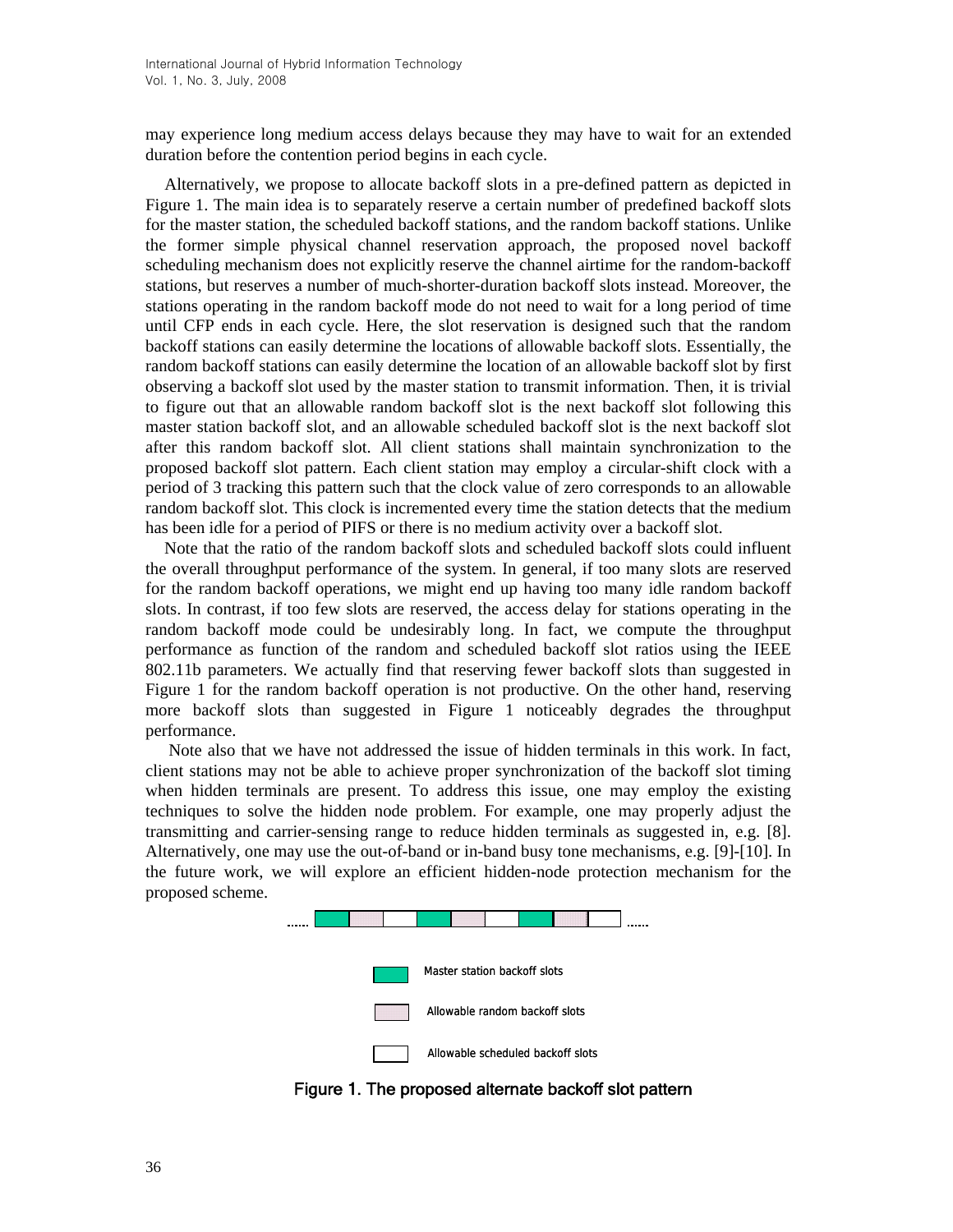### **2.3. Frame Exchange Protocol**

In the proposed scheme, the master station may transmit a frame using one of the following standard and newly defined frame types when it gets a chance to transmit during a given master backoff slot:

1) "DATA+ACK+BT": The master station uses this frame type when it wants to send a data frame to the next scheduled client station in its queue, and at the same time it wants to acknowledge a successful frame reception and convey the new backoff timer value to the previously transmitted scheduled backoff client station.

2) "ACK+BT": The master station uses this frame type when it wants to acknowledge a successful frame reception and convey the new backoff timer value to the previously transmitted backoff client station, while it has no data destined to the next scheduled client station in its queue.

3) "DATA": The master uses this standard DATA frame type when it wants to send a data frame to the to the next scheduled client station in its queue, and it does not have to acknowledge a successful frame reception nor convey the new backoff timer value to a previously transmitted scheduled backoff client station.

4) "DATA+ACK+BT+PUSH": The master station uses this frame type when it wants to acknowledge a successful frame reception and convey the new backoff timer value to the previously transmitted backoff client station, and it wants to send a data frame to a given client station as well as directing this client station to respond using the next allowable scheduled backoff slot.

5) "DATA+ PUSH": The master station uses this frame type when it wants to send a data frame to a given client station and direct this client station to respond using the next allowable scheduled backoff slot, and it does not have to acknowledge a successful frame reception nor convey the new backoff timer value to a previously transmitted scheduled backoff client station.

6) The master station may not send anything at all if it has no data to send and it does not have to acknowledge a successful frame reception.

Here, the newly defined frame types are formulated based on the standard IEEE 802.11 frame format with the addition of the 2-octet Backoff Timer Value field (if applicable). The previously unassigned value in the Subtype field may be used to identify each of these frame types.

Note that there may be a situation when the master station needs to send a frame to a previously unscheduled client station. In this case, the master station would immediately reserve an available scheduled backoff slot in the queue for this client station. Once it is the time for the master station to send a frame to this client station, the master station would direct this client station to use the next adjacent scheduled backoff slot that has been previously reserved by sending the "DATA+PUSH" frame or the "DATA+ACK+BT+PUSH" frame. In other words, the "DATA+PUSH" frame type and the "DATA+ACK+BT+PUSH" frame type are used to initiate a downlink data burst to a previously unscheduled client station.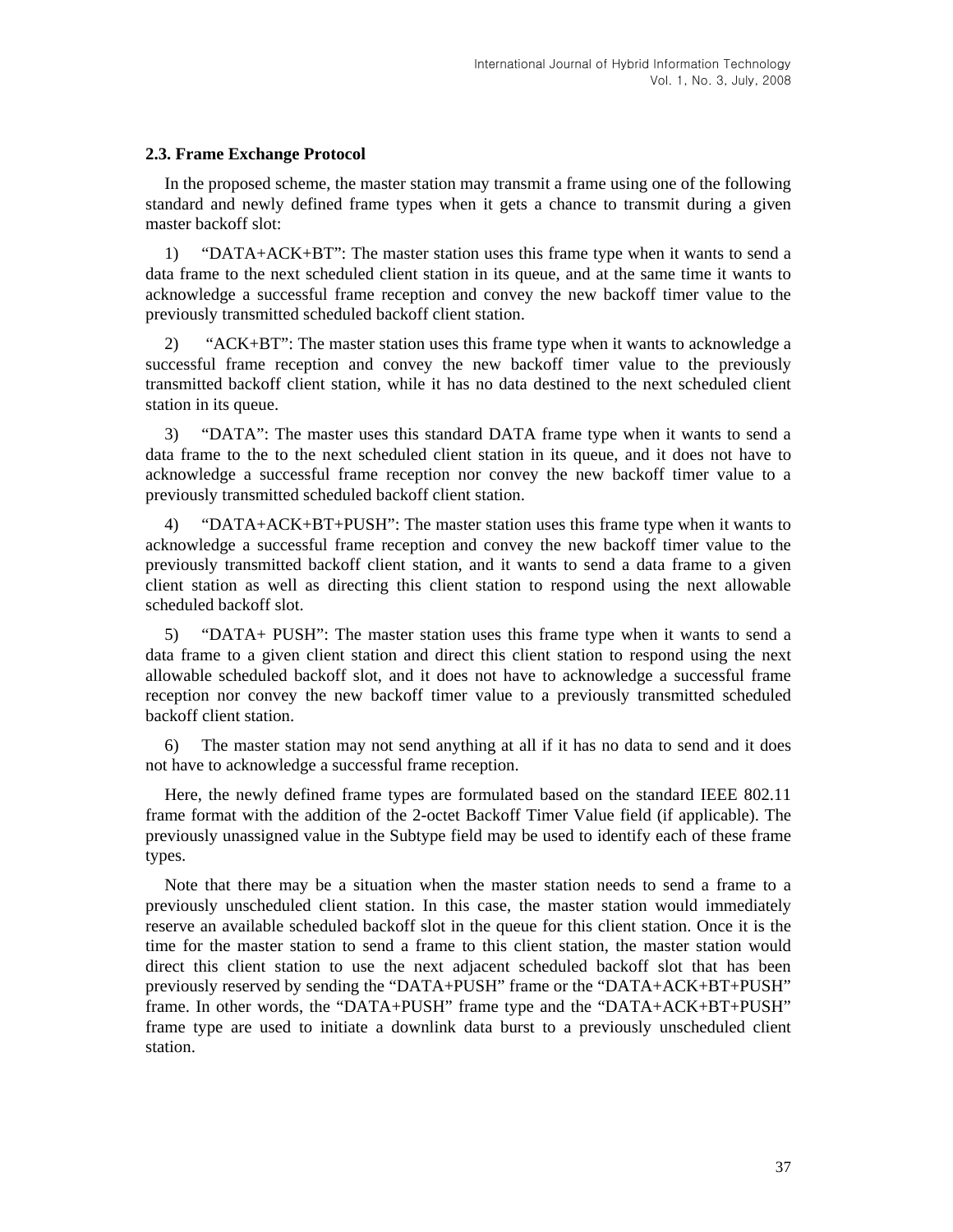On the other hand, a client station operating in the scheduled backoff mode may transmit a frame using one of the following standard frame types when it gets a chance to transmit during its assigned scheduled backoff slot:

1) "DATA + ACK": The client station uses this standard frame type when it wants to send a data frame to the master station as well as acknowledging a successful frame reception.

"ACK": The client station uses this frame type to acknowledge a successful frame reception while it has no data to transmit to the master station.

3) "DATA": The client station uses this frame type to send a data frame to the master station and it does not acknowledge a successful frame reception.

4) The client station may not send anything at all if it does not have to send a data frame nor an acknowledgment frame to the master station.

Finally, a client station operating in the random backoff mode may transmit a "DATA-RAND" frame to the master station when its backoff timer counter reaches the value of zero and its backoff slot pattern clock indicates that the current backoff slot is the allowable random backoff slot. In this case, upon a successful reception of the data frame from this client station, the master station shall immediately respond with an "ACK+BT" frame after a period of SIFS. Note that here SIFS is the same as defined in IEEE 802.11.

#### **2.4. Backoff Timer Scheduling**

In the proposed scheme, the master station can control and manage medium usage by scheduling the backoff timer for every scheduled backoff station including itself. Recall that we arrange the backoff timer schedule such that it has a periodic pattern starting with a master station backoff slot, followed by a random backoff slot, and then a scheduled backoff slot. Here, the master backoff slots are used to convey downlink traffic flows to client stations, while the scheduled backoff slots are used to convey uplink traffic flows from client stations to the master station. Let's refer to the downlink and uplink backoff slots to and from the  $i<sup>th</sup>$ client station as Di and Ui, respectively. A generic backoff timer-scheduling algorithm at the master station works as described below:

- 1) The master station maintains a backoff-timer scheduling buffer that is formulated by a circular buffer of length  $N_{max}$  (e.g.,  $N_{max} = 4096$ ). Each element of this array is virtually associated with a backoff slot. At initialization, the allowable random backoff slots are initialized to a given value of -1 while the allowable scheduled backoff slots for client stations are initialized to a given value of U0 and the master station backoff slots are initialized with D0. Note that these initial values are arbitrarily selected here at convenience. The buffer initialization shall be performed in accordance to the proposed backoff slot pattern depicted in Figure 1.
- 2) The master station also maintains a master clock. This clock is initialized to zero and is incremented by one (in a circular-shift fashion) every time the standard backoff timer at the master station is decremented by one backoff slot. The period of this master clock may also be conveniently set to  $N_{\text{max}}$ . Essentially, this master clock keeps track of the backoff slot timing. This clock may be viewed as a pointer referencing to a corresponding element of the scheduling buffer. For example, if the clock value is equal to 5, this master clock pointer references to the  $5<sup>th</sup>$  element of the scheduling buffer. In addition, every time the master clock pointer moves past a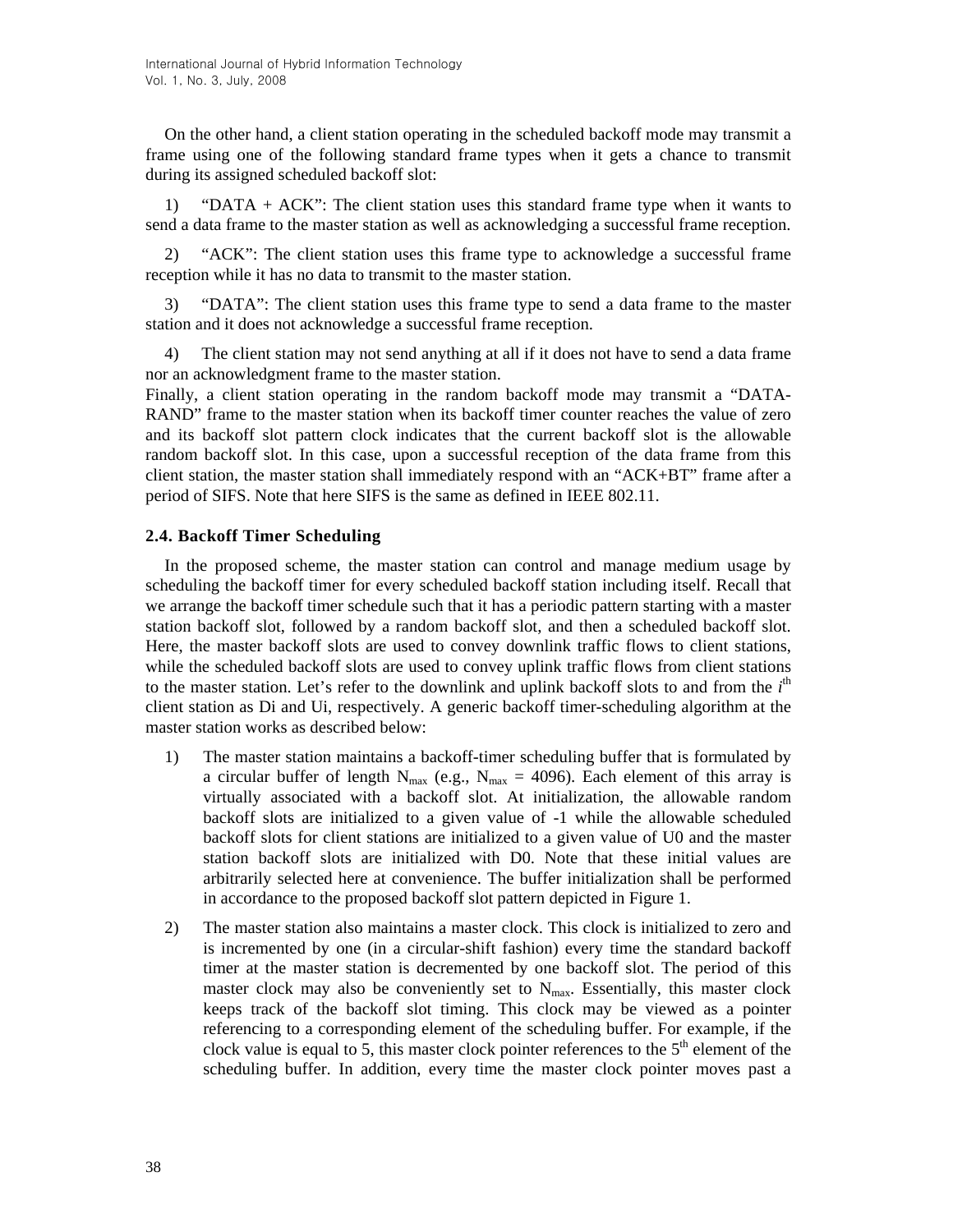master backoff slot or an allowable scheduled backoff slot in the scheduling buffer, the element corresponding to this slot is reset to the value of D0 or U0, respectively, indicating that the previous reservation has expired.

- 3) When the master station needs to schedule a backoff timer for a given client station, it examines the allowable scheduled backoff slots for client stations ahead of the master clock pointer to search for available slots. Here, the available slots would correspond to the elements in the scheduling buffer with the value of U0. The master station then arbitrarily selects one of the available slots, based on a given scheduling rule, and shall allocate the selected slot to this client station. In addition, the master station reserves a corresponding master backoff slot that is located just 2 slots earlier for downlink traffic to this client station. Note that when allocating the selected slot, the master station places an ID value of this client station onto the selected element of the scheduling buffer. This implies that the selected slot is reserved for the station with the specified station ID. For example, U5 and D5 denote the uplink scheduled backoff slot and downlink master backoff slot for the  $5<sup>th</sup>$  client station, respectively.
- 4) The master station shall also determine the corresponding scheduled backoff timer (*BT*) for this client station. For the case of a scheduled backoff client station, *BT* is determined to be the offset between the index of the selected slot and the index of the next backoff slot assigned to the master station. That is,

 $BT =$  (Index of the selected slot – Index of the next master station's slot) mod N<sub>max</sub>.

Note that if the client station transmits during a random backoff slot, the master station must immediately respond with the "ACK+BT" packet. In this case, *BT* is computed as the offset between the index of the selected slot and the current master clock index.

5) Finally, the master station shall send out this backoff timer value (*BT*) during the next master backoff slot.

With the proposed backoff-scheduling algorithm, the master station can arbitrarily schedule a backoff timer for each client station based on a given scheduling rule. Figure 2 displays an example of a first-available-slot scheduling scheme with the immediate piggybacking slot allocation. In this example, at the first instant one of the two client stations (S1) operating in the scheduled backoff mode has transmitted a frame and thus requires a new backoff timer value from the master station. The master station assigns the next available scheduled backoff slot in the queue and sends this information to this client station when it transmits during the next master backoff slot. In this case,  $BT = 5$ for this instant. At the next instant, a new client station (S3) has just transmitted a frame using the random backoff mode and thus requires a backoff timer value from the master station in order to switch to the scheduled backoff mode. In this case, the master station assigns the first available scheduled backoff slot in the queue, which is located 7 backoff slots away, and promptly sends this information to this client station using the "ACK+BT" frame, after a period of SIFS.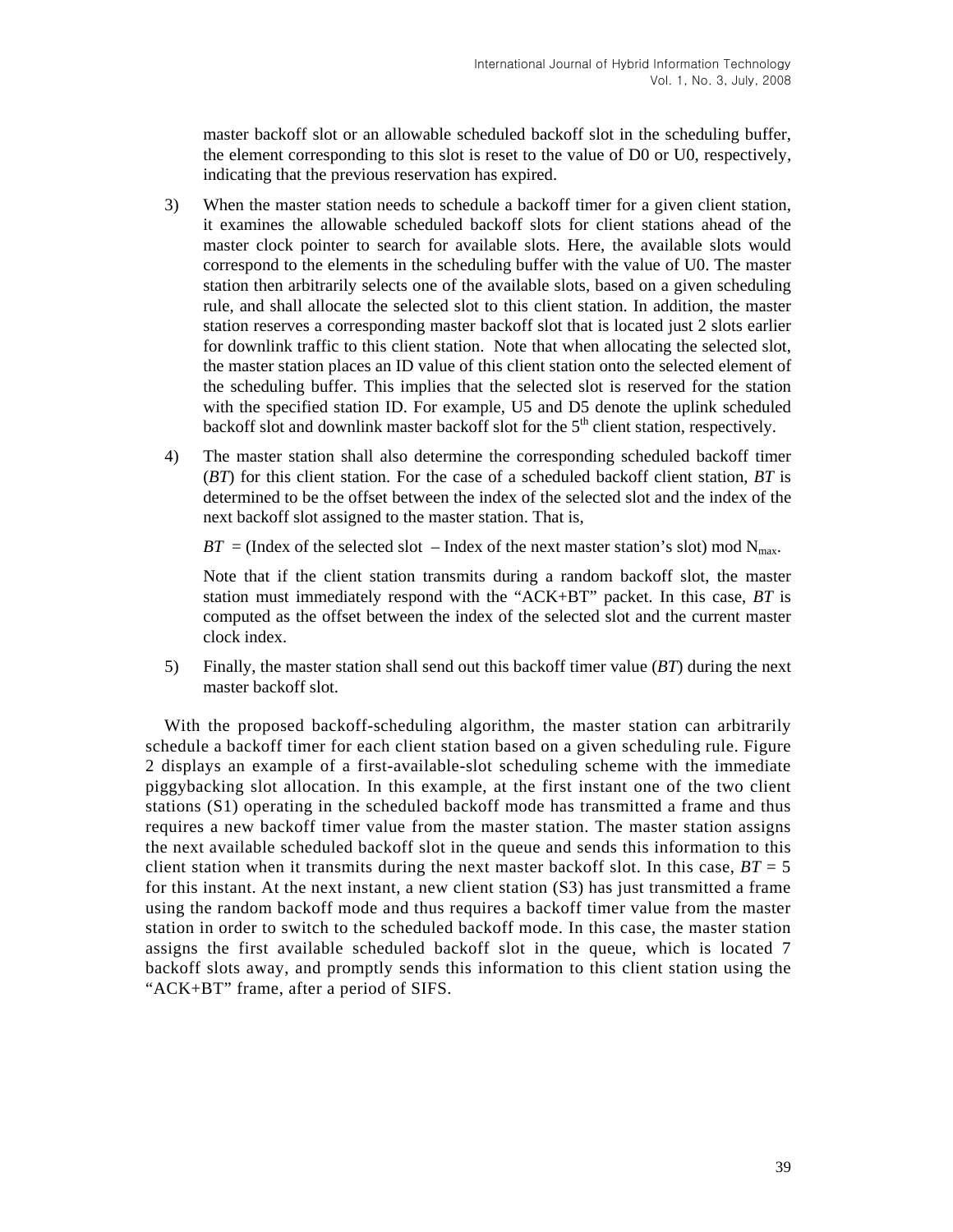

Figure 2. First-available-slot scheduling example

### **2.5. Quality of Service**

The proposed scheme can also support different QoS requirements for different classes of traffic. That is, the master station can enforce different scheduling policies for different client stations. For example, let's consider the case when the master station shall provide QoS support for two different classes of traffic, and let there be  $N_H$  highpriority traffic stations and  $N_L$  low-priority stations. In addition, the master station shall guarantee that the high-priority stations obtain a larger aggregate share of channel bandwidth than the low-priority stations by a fixed ratio of W. In other words, the aggregate throughput of every high-priority station shall be W times larger than the aggregate throughput of every low-priority station.

In this case, the master station can partition the scheduled backoff slots into two groups: one for the high-priority stations and the others for the low-priority stations. The allocation is done such that there is one low-priority scheduled backoff slot for every W high-priority scheduled backoff slots. The master station shall allocate the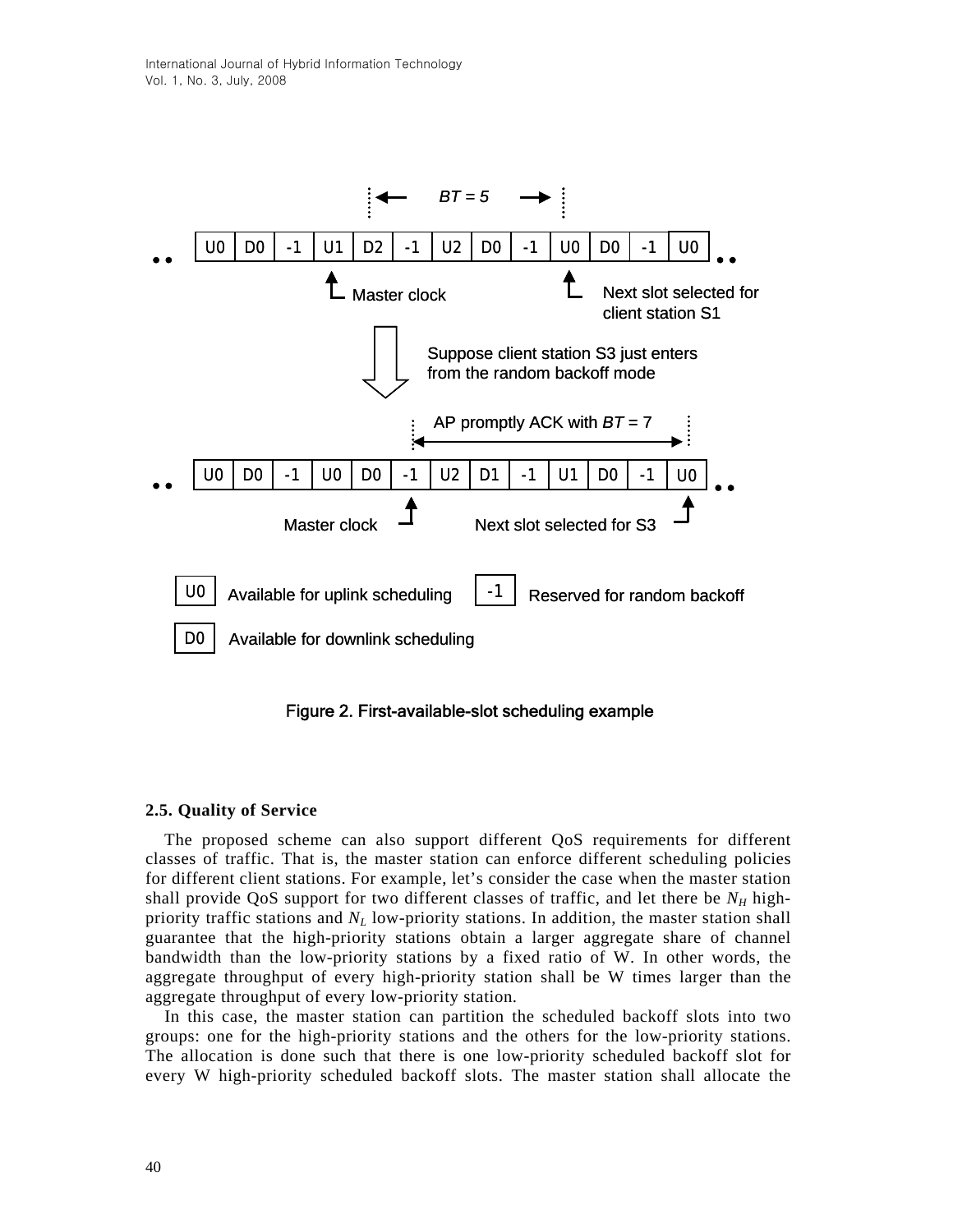corresponding master backoff slots in the similar fashion. The master station can then enforce the following simple prioritized-first-available-slot scheduling policy. When the master station needs to schedule a backoff slot for a high-priority station, it shall allocate the first available high-priority scheduled backoff slot that is located at least  $N_H$ high-priority schedule backoff slots away from the current master clock pointer. Similarly, when the master station needs to schedule a backoff slot for a low-priority station, it shall allocate the first available low-priority scheduled backoff slot that is located at least  $N_L$  low-priority schedule backoff slots away from the current master clock pointer.

Figure 3 illustrates a prioritized scheduling example in which there are two highpriority client stations (S1 and S2) and one low-priority client station (S3). In this example, we want the aggregate throughput of the high-priority stations to be 2 times larger than the aggregate throughput of the low-priority station. At the first instant, the low-priority client station S3 has just transmitted and the master station needs to assign the next backoff slot for this client station. The master station looks into its scheduling buffer, locates the first available low-priority scheduled backoff slot, and allocates this slot to this client station. That is, it assigns  $BT = 8$  to this client station (S3) in this case. At the next instant, one of the two high-priority stations (S1) has just transmitted and the master station needs to assign the next backoff slot for this client station. The master station looks into its scheduling buffer, locates the first available high-priority scheduled backoff slot, and allocates this slot to this client station. That is, it assigns *BT*  $= 8$  to this client station (S1) in this case.



Figure 3. Prioritized scheduling example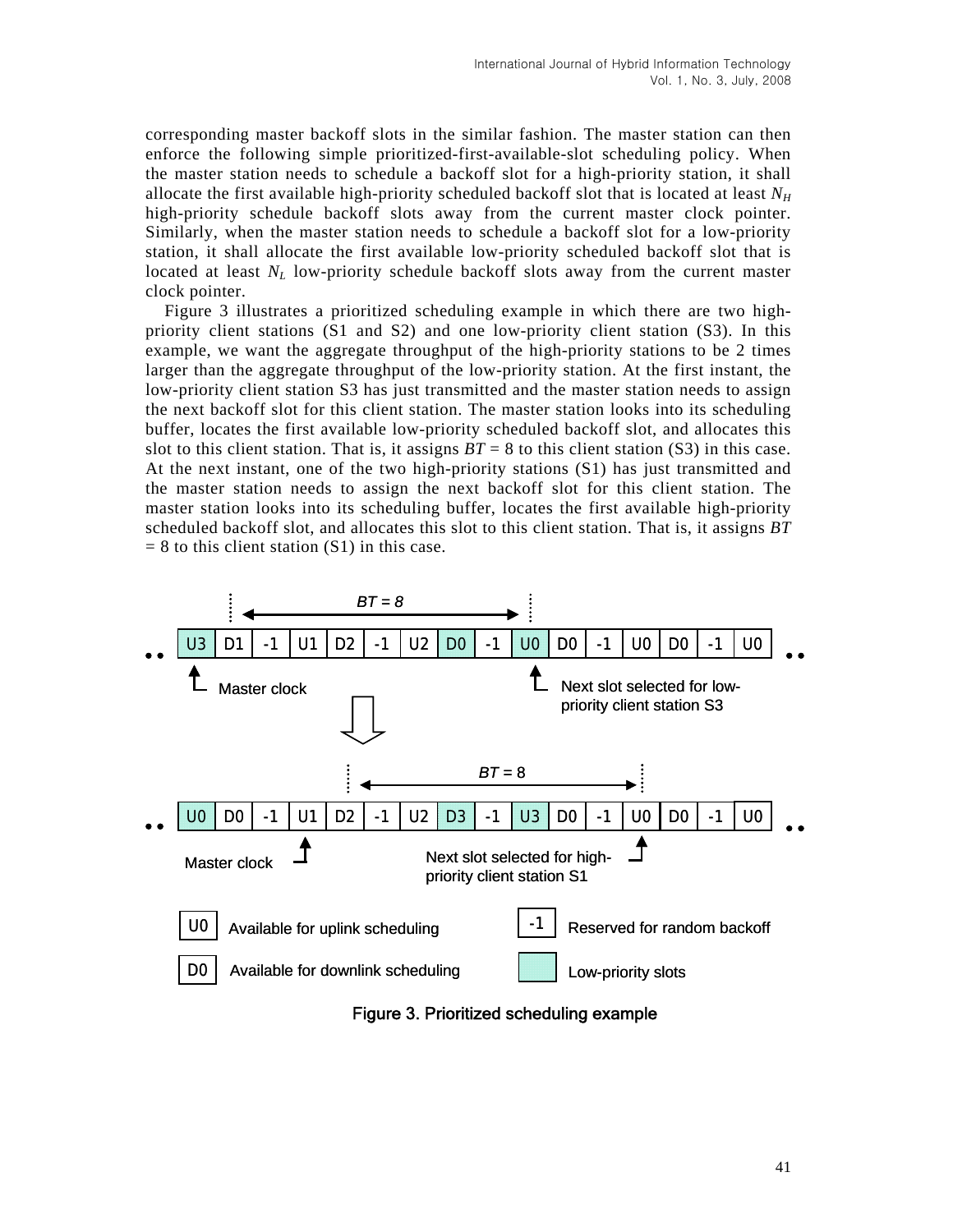### **3. Performance Evaluation**

In this section, we evaluate and compare the throughput performance of the proposed Smart-CSMA scheme and the legacy IEEE 802.11 PCF and DCF schemes in the errorfree and hidden-node-free conditions. Here, the performance is evaluated based on the standard IEEE 802.11b parameters. We also assume that all client stations commonly use a fixed-length data payload of 1500 octets.

First, let's consider the throughput performance of the proposed scheme with the first-available-slot backoff timer scheduling scheme and the PCF scheme with a static round robin polling algorithm, given that there are  $N<sub>s</sub>$  client stations in the networks but only  $N_a$  client stations always have data to be transmitted and received while the remaining stations always have empty data traffic. In this case, the aggregate system throughput (S) can be easily determined as the ratio of the total length of useful payload data over the total amount of transmission time. It is not difficult to find that the throughput of the PCF scheme is given by

$$
S = \frac{N_a P}{N_a (SIFS + T_H + T_P + \delta) + N_i (SIFS + T_H + \delta)}
$$

where  $P$  is the length of data payload in a frame, and  $T_H$  denotes the PHY and MAC layer header duration,  $T_P$  denotes the payload transmission time,  $\delta$  denotes the propagation delay, and  $N_i = N_s - N_a$ . On the other hand, the throughput of the proposed hybrid scheme is given by

$$
S = \frac{2P}{(2PIFS + 2T_H + 2T_P + T_{slot} + 2\delta)}
$$

where  $T_{slot}$  denotes the backoff slot duration (aSlotTime).



Figure 4. The throughput performance of the proposed scheme vs. IEEE 802.11 PCF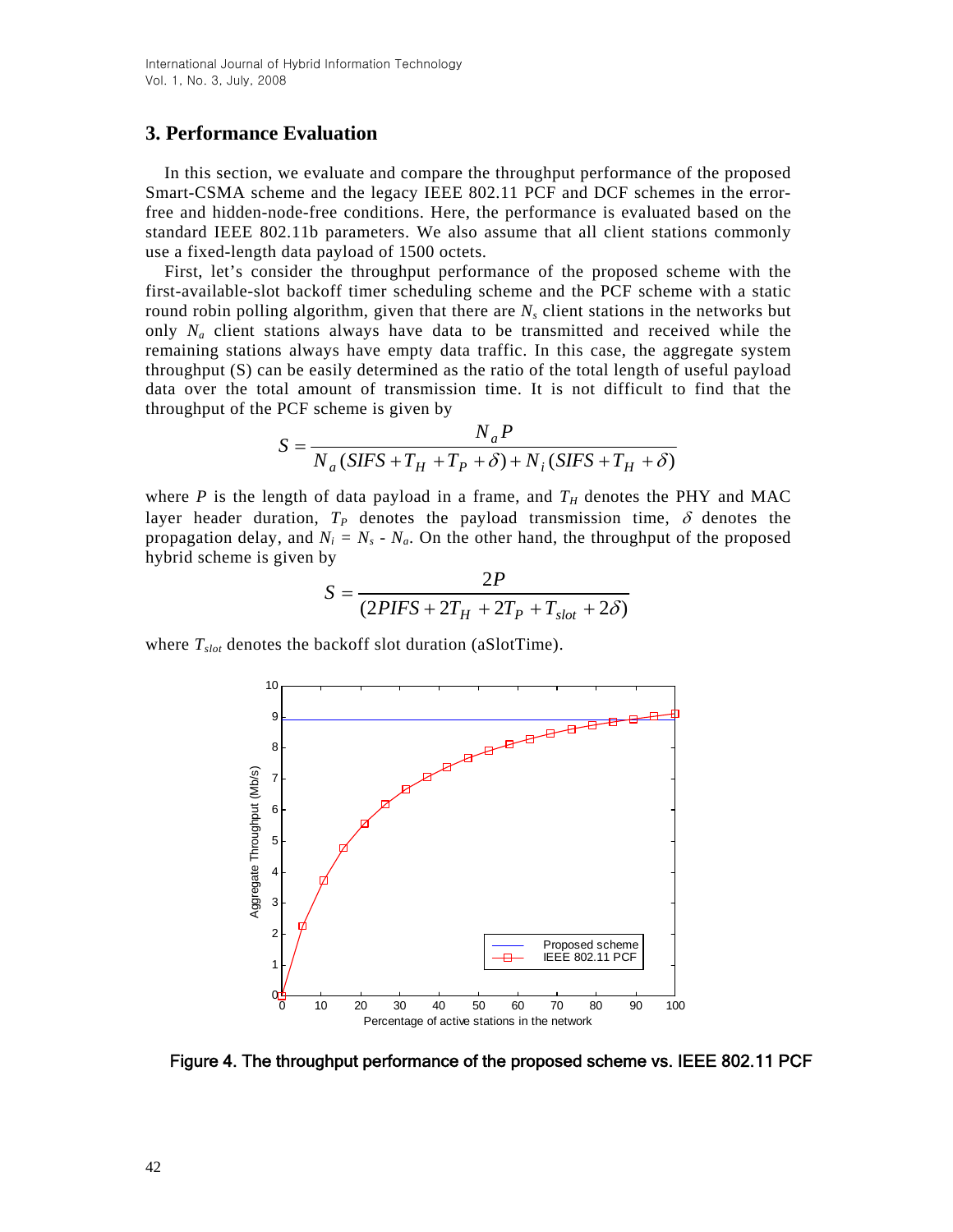Figure 4 depicts the throughput performance of the proposed hybrid scheme and the standard PCF scheme as function of the percentage active client stations with respect to the total number of client stations in the network  $(N_a/N_s)$ . It can be seen that the proposed scheme achieves constant and robust performance. It always performs near the best performance level of the PCF scheme. In contrast, the performance of the PCF scheme significantly degrades when the number of inactive stations increases (i.e., the  $N_a/N_s$  ratio getting smaller). The large performance degradation is due to the fact that a significant amount of channel bandwidth is wasted when the master station in the PCF scheme needs to send the wasteful Poll frames to the inactive client stations that would in turn respond with the wasteful Null packets. On the other hand, the master station in the proposed scheme would dynamically schedule a backoff slot for a client station only when there is an active traffic flowing to or from that client station.

In addition, we also compare the performance with the standard IEEE 802.11 DCF scheme. In this case, the saturation condition in which every station always has a nonempty transmission queue is assumed. The saturation throughput of the DCF scheme performance can be analytically evaluated using the results provided in [9]. Figure 5 displays the performance comparison of the proposed hybrid scheme vs. the standard DCF scheme. It can be seen that the proposed scheme outperforms the standard IEEE 802.11 DCF scheme. The performance of the proposed scheme is robust while the performance of the DCF scheme significantly degrades when there are a large number of active client stations in the network due to the more severe collision problem.



Figure 5. The throughput performance of the proposed scheme vs. IEEE 802.11 DCF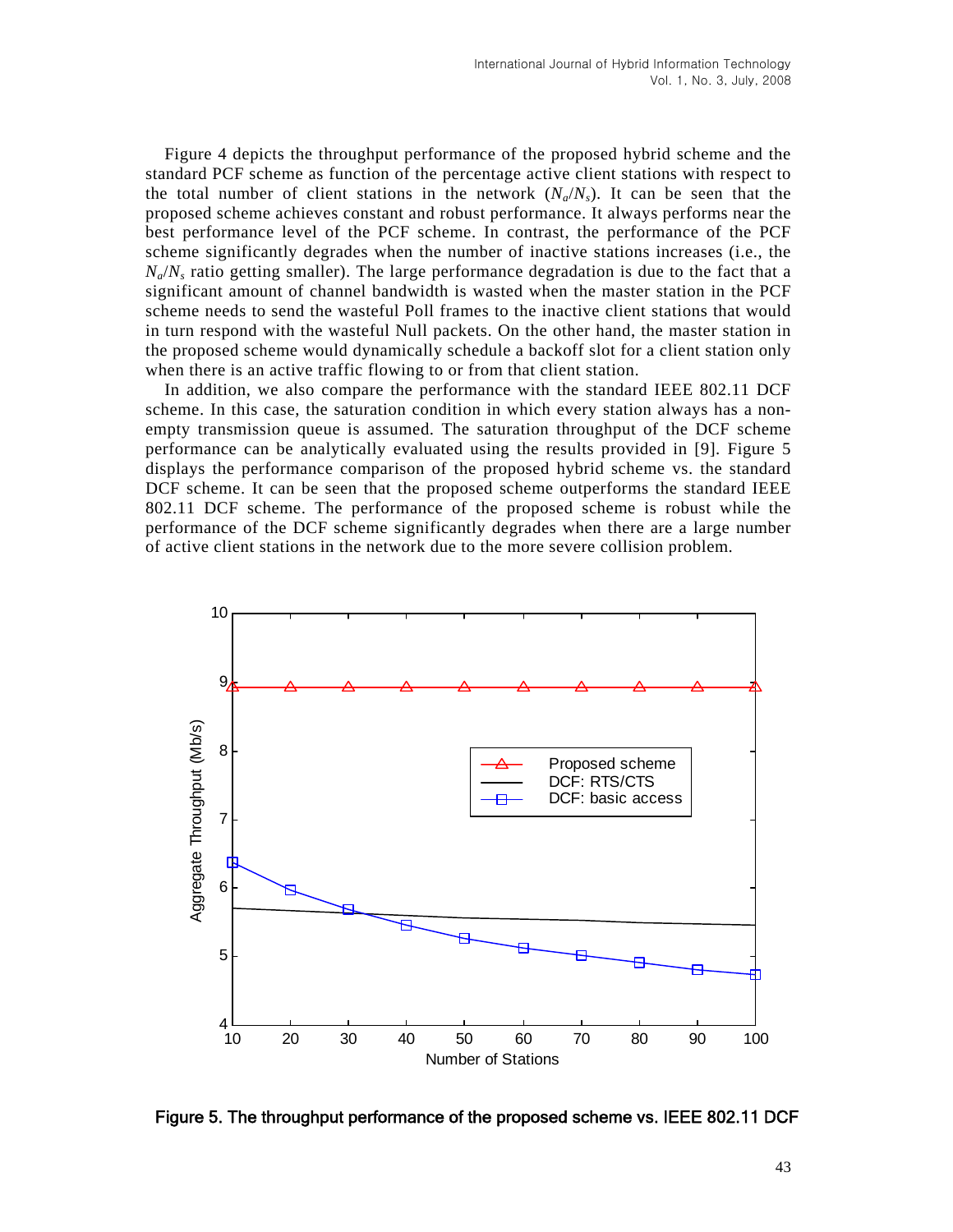# **4. Conclusions**

In this work, a new hybrid medium access scheme is proposed for high-speed infrastructure WLANs. The proposed scheme combines the advantages of the standard PCF and DCF modes. It can efficiently supports the quality-of-service requirements like PCF while relying on the simple on-demand CSMA channel access mechanism like DCF. In the proposed scheme, a master station schedules the backoff timers for all client stations and send the backoff timer information together with the frames destined to each client station. The client station uses the received backoff timer value to start the backoff procedure associated with the current transmission in the queue. Otherwise, it uses a random backoff value to start the backoff procedure. The master station can use the generic scheduling algorithm provided here to allocate arbitrary slots for a client station. The piggybacking frame exchange mechanism is proposed to enhance the achievable throughput of the proposed system. Numerical results show that the proposed scheme outperforms the standard IEEE 802.11 DCF and PCF schemes.

# **5. References**

- [1] F. Calı`, M. Conti, and E. Gregori, "Dynamic Tuning of the IEEE 802. 11 Protocol to Achieve a Theoretical Throughput Limit," IEEE/ACM Trans. Networking, pp. 785-790, Dec. 2000.
- [2] Y. Kwon, Y. Fang, and H. Latchman, "Design of MAC Protocols with Fast Collision Resolution for Wireless Local Area Networks," IEEE Trans. on Wireless Communications, May 2004
- [3] N. O. Song, B. J. Kwak, J. Song and L. E. Miller, "Enhancement of IEEE 802.11 Distributed Coordination Function with Exponential Increase Exponential Decrease Backoff Algorithm," IEEE Vehicular Technology Conference, April 2003.
- [4] J. Deng, P. K. Varshney, and Z. J. Haas, "A New Backoff Algorithm for the IEEE 802.11 Distributed Coordination Function," Proc. of Communication Networks and Distributed Systems Modeling and Simulation (CNDS), January 2004.
- [5] J. Choi, J. Yoo, S. Choi, and C. Kim, "EBA: an Enhancement of the IEEE 802.11 DCF via Distributed Reservation," IEEE Trans. on Mobile Computing, July 2005.
- [6] Y. Xiao, F. H. Li, K. Wu, K. K. Leung, and Q. Ni, "On Optimizing Backoff Counter Reservation and Classifying Stations for the IEEE 802.11 Distributed Wireless LANs," IEEE Trans. on Parallel and Distributed Systems, July 2006.
- [7] R.O. Baldwin, N.J.I. Davis, and S.F. Midkiff, "A Real-Time Medium Access Control Protocol for Ad Hoc Wireless Local Area Networks," ACM Mobile Computing and Comm., 1999.
- [8] X. Yang and N. H. Vaidya, "On the Physical Carrier Sense in Wireless Ad hoc Networks," IEEE Infocom, March 2005.
- [9] Z. J. Haas and J. Deng, "Dual Busy Tone Multiple Access (DBTMA)-a Multiple Access Control Scheme for Ad hoc Networks," IEEE Transactions on Communications, June 2002.
- [10] C. H. Yeh, "Inband Busytone for Robust Medium Access Control in Pervasive Networking," IEEE Int. Conf. on Pervasive Computing and Communications Workshops, March 2006.
- [11] Y.-J. Kim and Y.-J. Sun, "Adaptive Polling MAC Schemes for IEEE 802.11 Wireless LANs," IEEE Vehicular Technology Conf., 2003.
- [12] G. Bianchi, "Performance Analysis of the IEEE 802.11 Distributed Co-ordination Function," IEEE Journal on Selected Area in Communications, March 2000.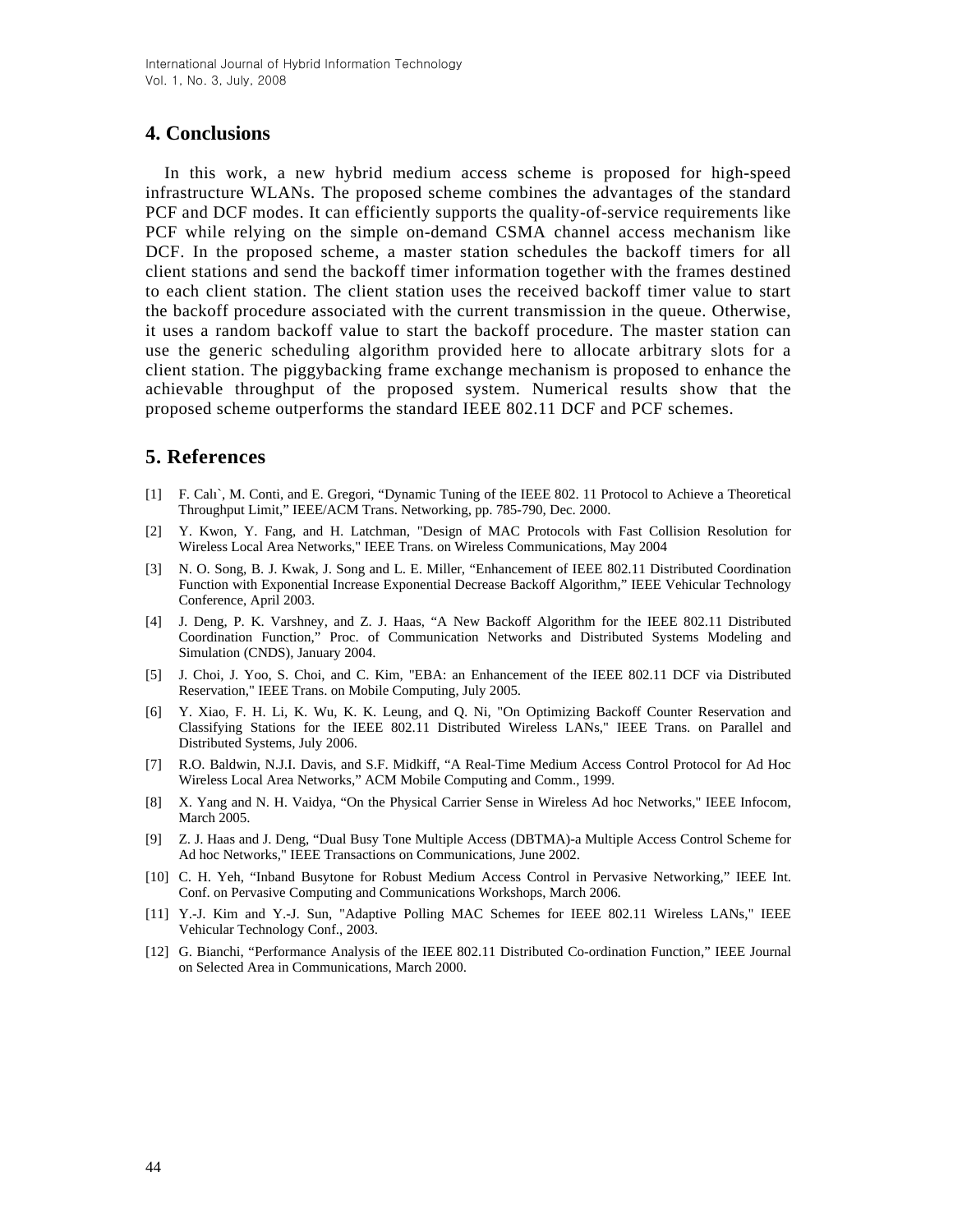# **Author**



Dr. Siwaruk Siwamogsatham received his B.S.E.E. from Chulalongkorn University, Bangkok, Thailand in 1994, and was awarded a scholarship from the Thai Government to pursue his graduate studies in USA. He earned his Ph.D. degree in the field of wireless communications and networking from the Ohio State University (OSU), Columbus, Ohio, in 2002. His research at OSU was focused in the area of channel estimation techniques for CDMA communications, multi-user detection, space-time coding for fading channels, efficient wireless modem implementation, wireless security, and wireless networking. He also earned the CWNA (Certified Wireless Network Administrator) professional certificate for his expertise in wireless LAN networking. After his graduation, he has joined National Electronics and Computer Technology Center (NECTEC) as a chief researcher in the field of wireless and computer security technologies. His highlighted research contributions at NECTEC have included designs and implementation of secured wireless LAN systems based the WPA/IEEE802.11i technology and the Open Source authentication server solutions, development of strategic wireless communication equipment for military applications, and development of WiMAX system prototypes.